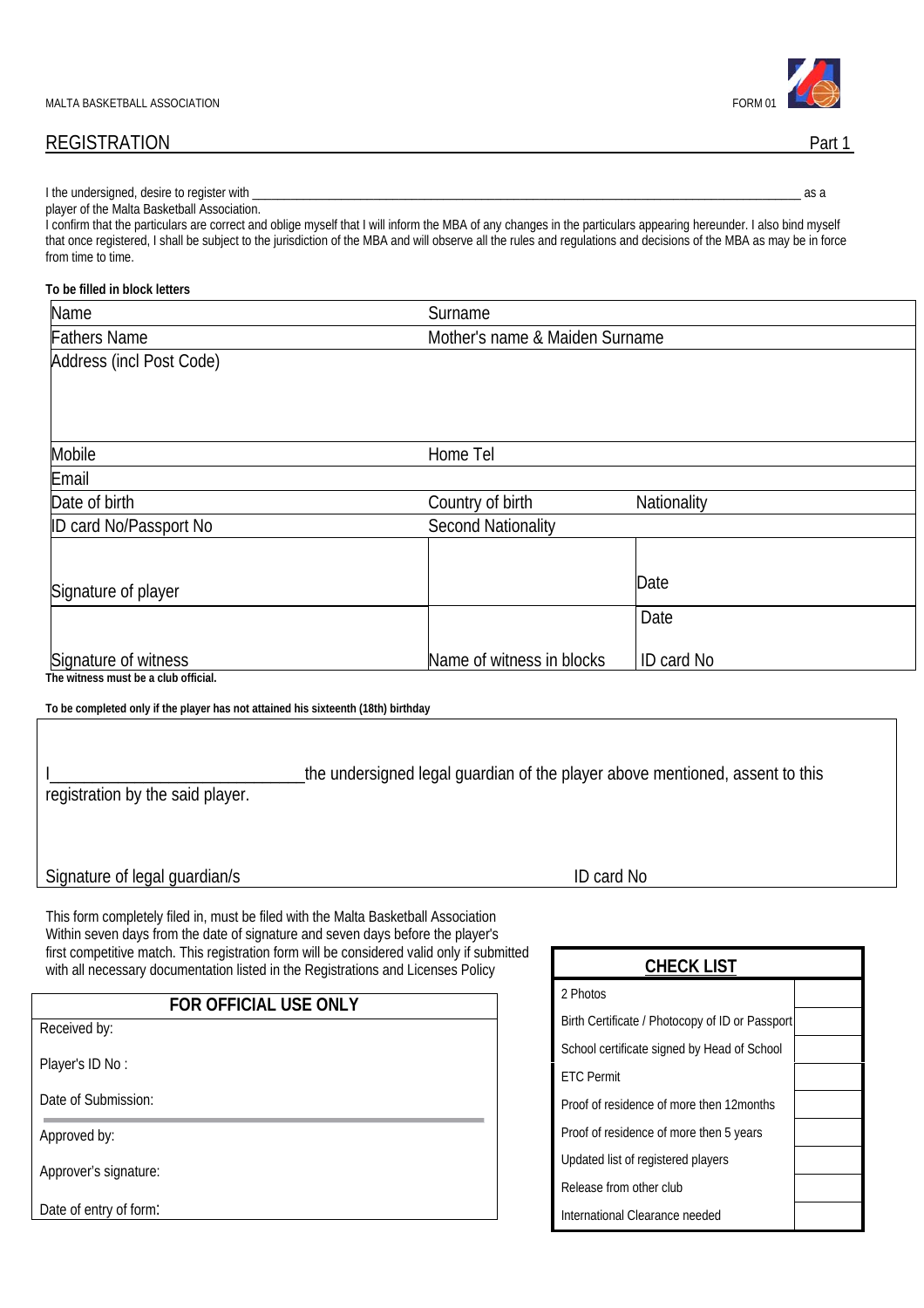

AGREEMENT Part II

# **TO BE FILLED ONLY BY PLAYERS OVER EIGHTEEN (18) YEARS OF AGE**

| agree to register and play for |             |           |      |
|--------------------------------|-------------|-----------|------|
|                                | From season | 20 / 20   |      |
|                                | To season   | /20<br>20 |      |
|                                |             |           |      |
| Signature of player            |             |           | Date |
| Signature of club official     |             |           | Date |

- 1. This section to be filled only by players who attained eighteen (18) years of age on or before the date of signature of this form.
- 2. Minimum number of Seasons must be three (3) seasons.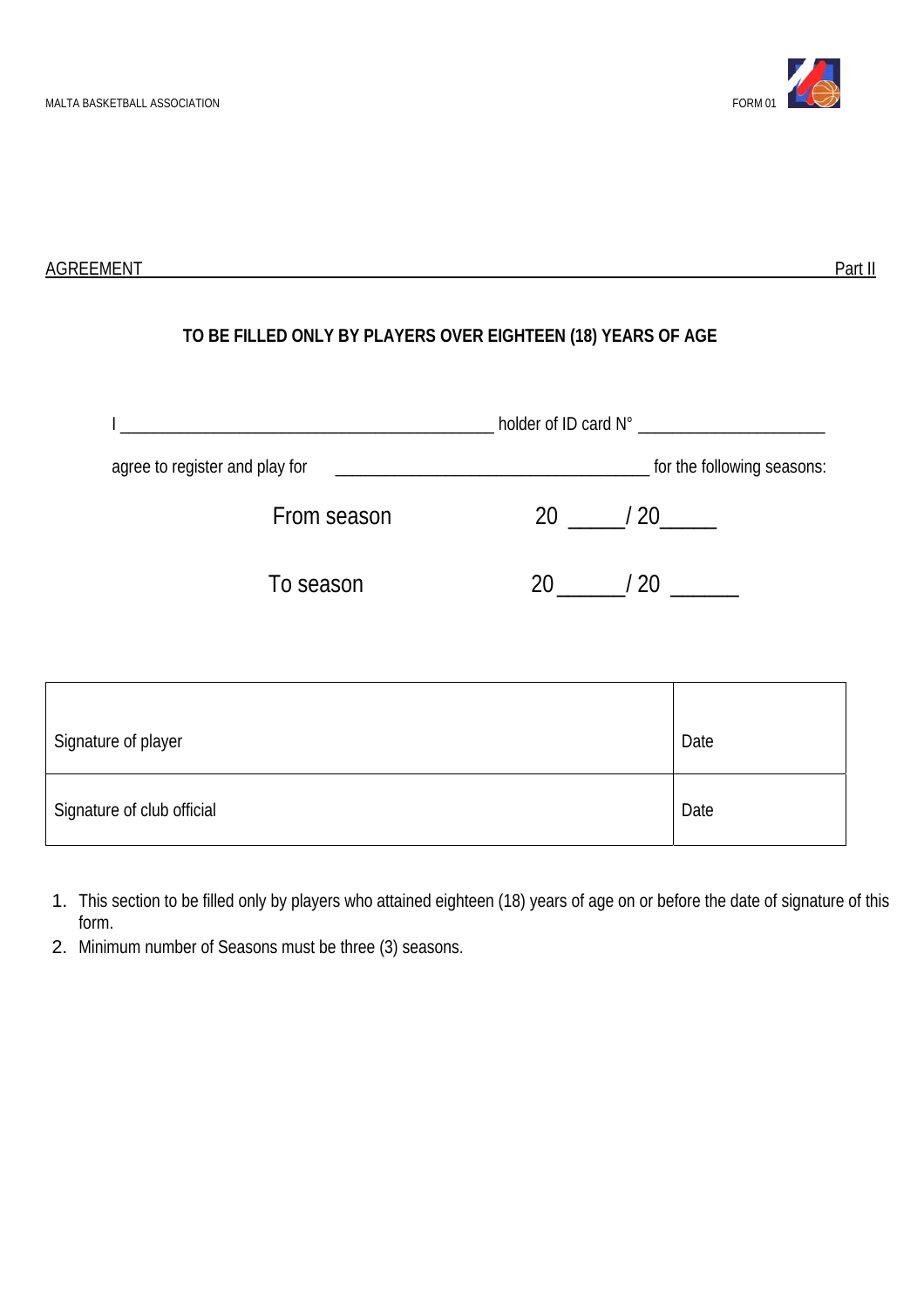## DATA PROTECTION FORM PART III

According to the laws of Malta the Malta Basketball Association is required to seek your prior written consent before collecting, storing and processing any of your personal data on the Malta Basketball Association's computer system or on the Malta Basketball Association web-pages.

Collecting, storing and processing of certain personal data is essential for registering you.

Therefore, please consider signing the declaration below in order to allow the Malta Basketball Association to complete the registration process foreseen in the MBA rules and regulations.

(Player's name in capital letters)) (Date of Birth)

Hereby consent that certain of my personal data is:

- (i) collected, processed and stored by the Malta Basketball Association for the purpose of the registration for Malta Basketball Association competitions and
- (ii) published on the Malta Basketball Association web pages.

The Malta Basketball Association shall not use my personal data for any other purpose and shall not provide my personal data to any third party with my prior written consent or unless required by the statute or law.

\_\_\_\_\_\_\_\_\_\_\_\_\_\_\_\_\_\_\_\_\_\_\_\_\_\_\_\_\_\_\_\_\_\_\_\_\_\_\_\_\_\_\_\_\_\_\_\_\_\_ \_\_\_\_\_\_\_\_\_\_\_\_\_\_\_\_\_\_



Date the contract of player or legal guardian contract of player or legal guardian contract of player or legal guardian